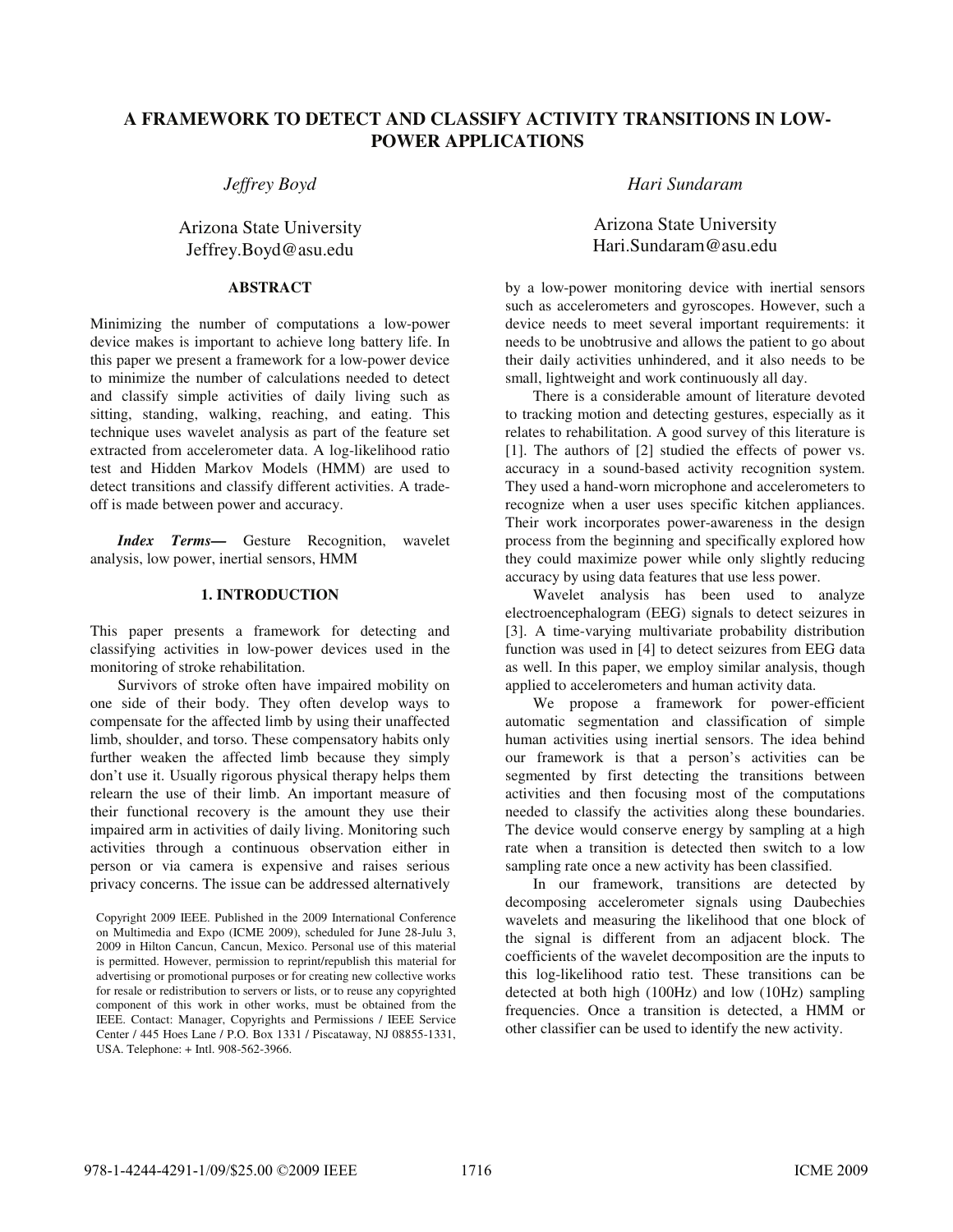In our experiments we were able to detect transitions between simple activities such as sitting, standing, eating, reaching and walking at both 10Hz and 100Hz. A HMM classifier correctly identified 17 of the 18 test cases. We were also able to show that transitions could, on average, be detected within one second of the actual transition.

### **2. LOW-POWER FRAMEWORK**

In order to achieve power-efficient activity segmentation and classification, our framework is modeled with two states: sleep and active, generally defined as low-power and high-power states, as depicted in Figure 1. This definition is intentionally general so implementations of the sleep and active states can device independent. For this paper, and in our experiments, we define our lowpower state as a low sampling frequency and the active state as a high sampling frequency.



The concept still holds in more traditional implementations of sleep state in which a device may turn off components and enter a low-voltage or low-power state. As an example, consider the power consumption of the Intel Mobile Sensing Platform (MSP) [5]. According to [6], the device draws .390 mA in deep sleep mode and [7] claims as much as 137 mA in full active mode. If the device operates just 25% of the time in deep sleep mode rather than fully active, it will run approximately 33% longer. With a 1000 mAh battery, that translates to 7.3 hours vs. 9.7, approximately a 33% increase.

Our framework can be extended by defining multiple states in-between Sleep and Active where each state has a higher sampling frequency as it moves from Sleep to Active. Transitions into one of these intermediate states would be based on the log-likelihood ratio test. As the ratio increases the device enters a state with a higher sampling frequency.

#### **3. TRANSITION DETECTION**

This section discusses our transition detection method that enables the two-state activity monitoring process in our low-power framework. Transitions are the boundaries between activities where intense computations are needed to correctly identify the new activity and mark when a device can switch to a lower-power state. If we can correctly and efficiently detect transitions, then the device will spend most of it's time in a low-power state and thus conserve energy.



**Figure 2. Window View** 

In this paper we explore the transitions between simple activities of daily living: sitting, standing, walking, reaching and eating. These activities were chosen because they are simple, repeatable, and their accelerometer signal signatures vary enough from each other that they can be easily distinguished.

One way to look at this transition detection scheme is to define time windows over parts of the signal as shown in Figure 2. We define several successive samples as a frame. A set of features is then calculated for each frame. A possible transition is detected by defining a window that stretches several frames before and after a sample. For each frame, a two-level, second-order Daubechies wavelet analysis was performed. Wavelet analysis was chosen for its ability to compactly represent both approximation and detail properties of a signal and because of their resemblance to the signal representation of the activity transitions of interest. The wavelet coefficients become the feature vector used in calculating the likelihood function for each window and for classification using HMMs.

Assuming our samples are independent, identically distributed Gaussian variables, a likelihood function can be defined for the left and right window "panes," and the whole window, as follows:

$$
L(x_1, x_2,...x_N) = \sum_{j=1}^{N} \ln(p(x_j \mid \mu, \Lambda))
$$
 (1)

where  $x_1$ , ...,  $x_N$  denote the *N* observations from the left, right or the whole window,  $\mu$  and  $\Lambda$  are the mean feature vector and covariance matrix in the Gaussian model. The probability *p* is the multivariate Gaussian probability distribution function. For example, if we define a window as eight seconds and sample at 100 Hz, then each "pane" would be four seconds (or 40 frames) long and *L* would be calculated for the left and right panes and the entire window. Equation 2, a likelihood ratio test, can now be used to detect a transition.

$$
\frac{L_{whole}}{L_{left} + L_{right}}
$$
 (2)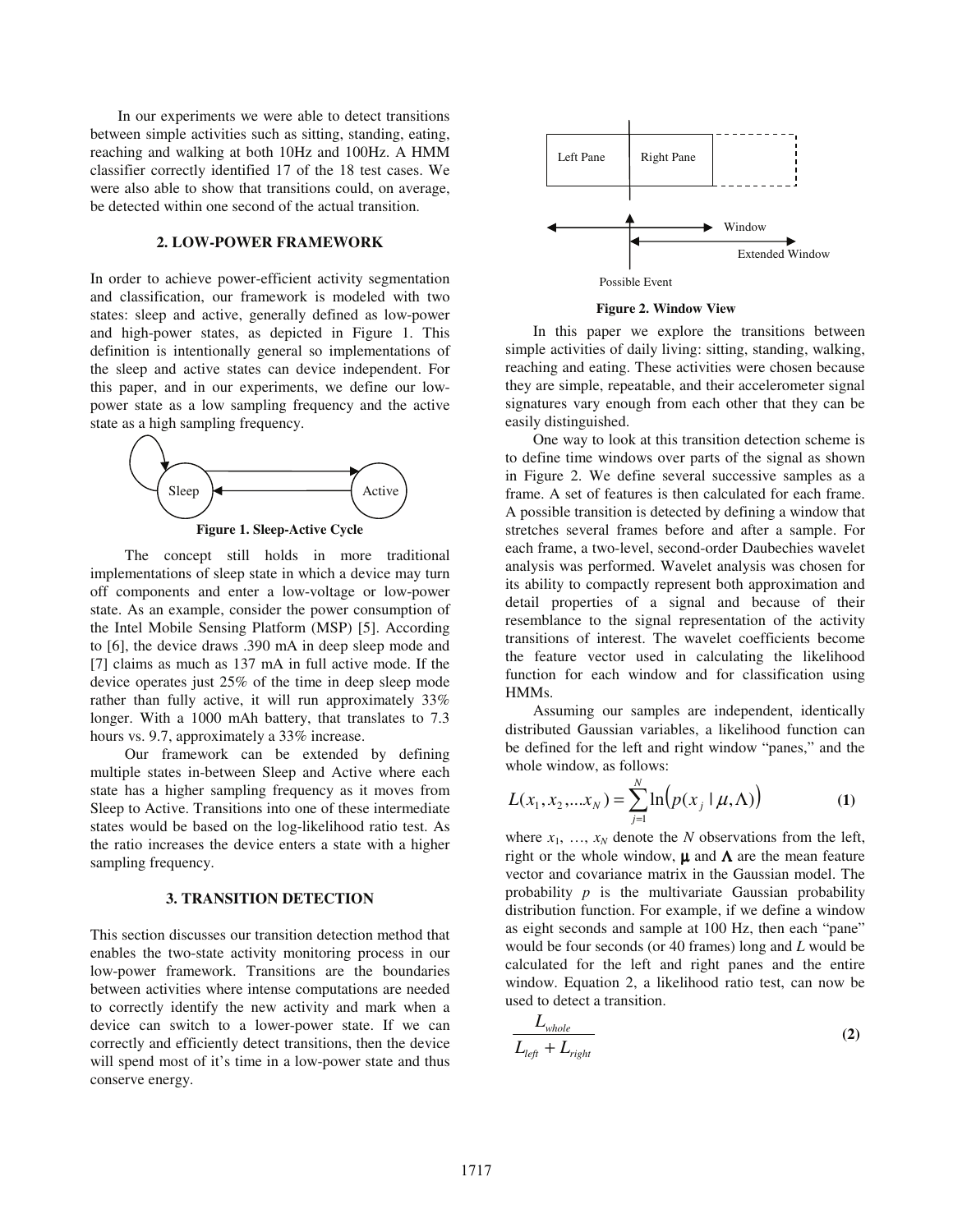

**Figure 3. SparkFun Electronics IMU 6DOF v3. Image courtesy of SparkFun Electronics.** 

where  $L_{whole}$ ,  $L_{left}$  and  $L_{right}$  use Equation 1 for the left and right window "panes," and the whole window, respectively. This ratio will be close to 1 for cases where no transition occurs and increase when there is a transition. Local maxima indicate the location of a transition. After the peak of a local maxima is detected, then an extended window is defined and a HMM is used to classify the new activity.

### **4. EXPERIMENTS**

This section discusses the results of our experiments, which addressed three main questions: (a) Can our transition detection method properly segment the observed activities? (b) How well can we classify activities based on our transition detection method? (c) How do window sizes and sampling rates affect how close we can detect transitions?

To test the viability of the windowing method to detect activity transitions, we collected data using the SparkFun IMU v3 device, shown in Figure 3. This device features triple-axis gyroscopes and accelerometers, and a dual-axis magnetometer, though the magnetometers were not used in this experiment.

We collected data from simple activities: sitting, standing, walking, reaching for an object on a table, and eating, while the SparkFun IMU was attached to the author's right wrist. The sensors were sampled at 100 Hz. Four combinations of these activities were collected: sitstand-walk-sit, sit-reach-walk, sit-eat-walk, and sit-walkstand. The analysis in the next few paragraphs was all done using the 3-axis accelerometers exclusively. The magnetometer data was too noisy and including the gyroscope data resulted, in most cases, in a singular or near-singular covariance matrix. We were thus unable to compute the inverse of the covariance matrix needed in the multivariate Gaussian pdf. Also, only the

approximation coefficients of the wavelet were used because using the detail coefficients would also result in a singular or near-singular covariance matrix.

Figure 4 shows representative sample of the raw values of the accelerometers and the results of using Equation 2 to detect activity transitions in the sit-reachwalk data. In the top figure one can see where the transitions take place in the raw data and where our framework detects them in the bottom figure. A windows size of eight seconds (four seconds before and after a possible transition) was used. The signal was tested for transitions every frame (10 samples). There are two transitions in this data set, indicated by the two peaks in the bottom graph.<br>Table 1.

| Table 1. Classification Confusion Matrix |  |
|------------------------------------------|--|
|------------------------------------------|--|

|       | sit | stand | reach | walk | eat |
|-------|-----|-------|-------|------|-----|
| sit   |     |       |       |      |     |
| stand |     |       |       |      |     |
| reach |     |       |       |      |     |
| walk  |     |       |       |      |     |
| eat   |     |       |       |      |     |

Next we defined an extended window of 2 seconds after the transition. We used these two seconds as input to HMM models for each of the activities that had been trained using data from all the four transition scenarios previously described. These HMMs used five hidden states and ten output states. Table 1 shows the resulting confusion matrix.

The HMM correctly classified the activity in 17 of the 18 test cases. This speaks greatly to the usefulness of the window view technique to detect transitions and identify what activity a person has transitioned to.

 Next we wanted to get a sense of how far off (in time) our transition detector was in detecting when the



**Figure 4. Original Signal & Wavelet Transition Detection. Window Size was 8 seconds.**